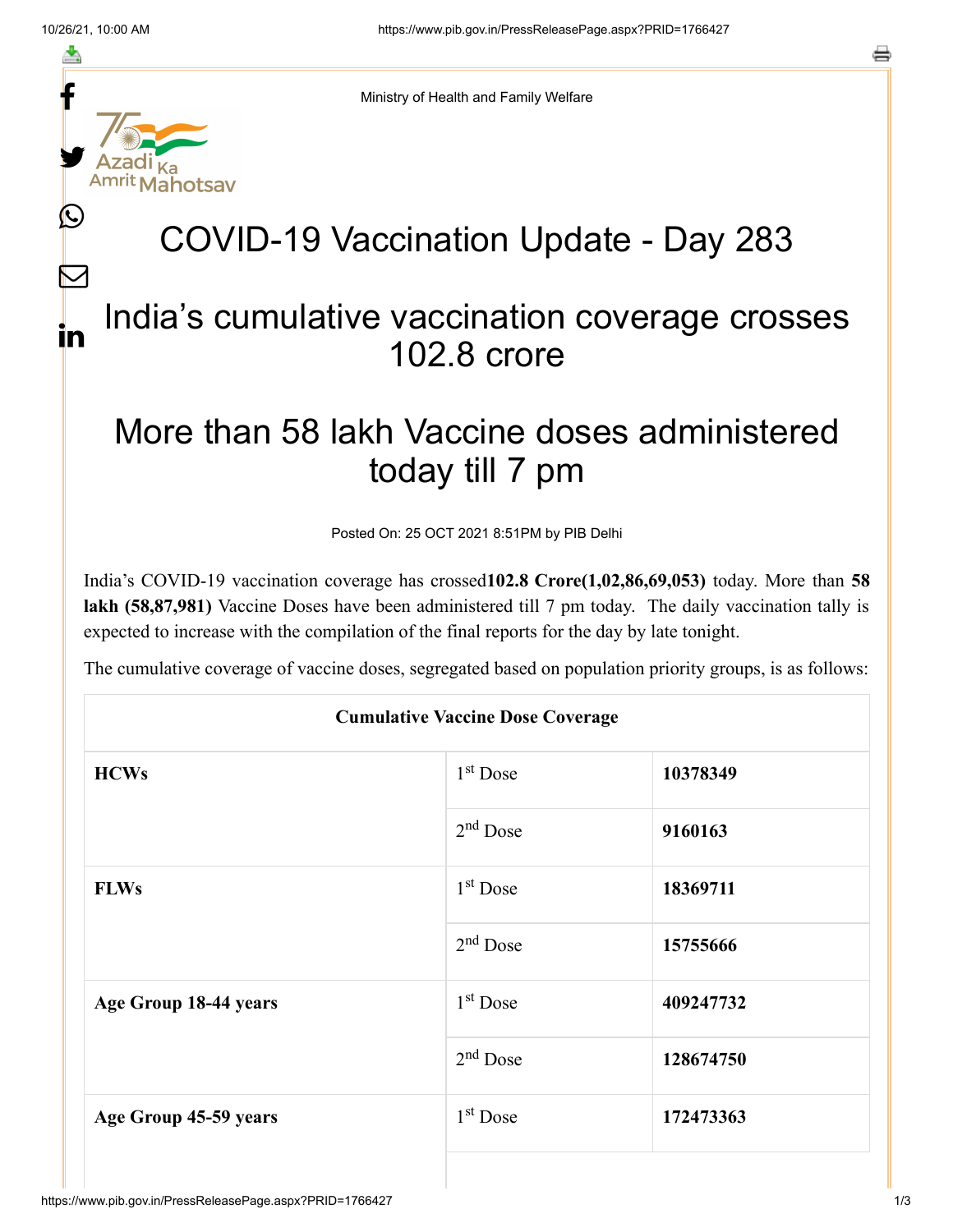| f            |                                              | $2nd$ Dose | 91948973   |
|--------------|----------------------------------------------|------------|------------|
|              | Over 60 years                                | $1st$ Dose | 108362524  |
| $\bigcirc$   |                                              | $2nd$ Dose | 64297822   |
| $\bf \nabla$ | Cumulative 1 <sup>st</sup> dose administered |            | 718831679  |
| in           | Cumulative 2 <sup>nd</sup> dose administered |            | 309837374  |
|              | <b>Total</b>                                 |            | 1028669053 |

Today's achievement in the vaccination exercise, segregated by population priority groups, is as follows:

| Date: 25 <sup>th</sup> October, 2021 (283 <sup>th</sup> Day) |                      |         |  |  |
|--------------------------------------------------------------|----------------------|---------|--|--|
| <b>HCWs</b>                                                  | 1 <sup>st</sup> Dose | 125     |  |  |
|                                                              | $2nd$ Dose           | 9261    |  |  |
| <b>FLWs</b>                                                  | $1st$ Dose           | 234     |  |  |
|                                                              | $2nd$ Dose           | 27858   |  |  |
| Age Group 18-44 years                                        | $1st$ Dose           | 1674150 |  |  |
|                                                              | $2nd$ Dose           | 2381439 |  |  |
| Age Group 45-59 years                                        | 1 <sup>st</sup> Dose | 413281  |  |  |
|                                                              | $2nd$ Dose           | 771681  |  |  |
| Over 60 years                                                | 1 <sup>st</sup> Dose | 220856  |  |  |
|                                                              | $2nd$ Dose           | 389096  |  |  |
| 1 <sup>st</sup> Dose Administered in Total                   |                      | 2308646 |  |  |